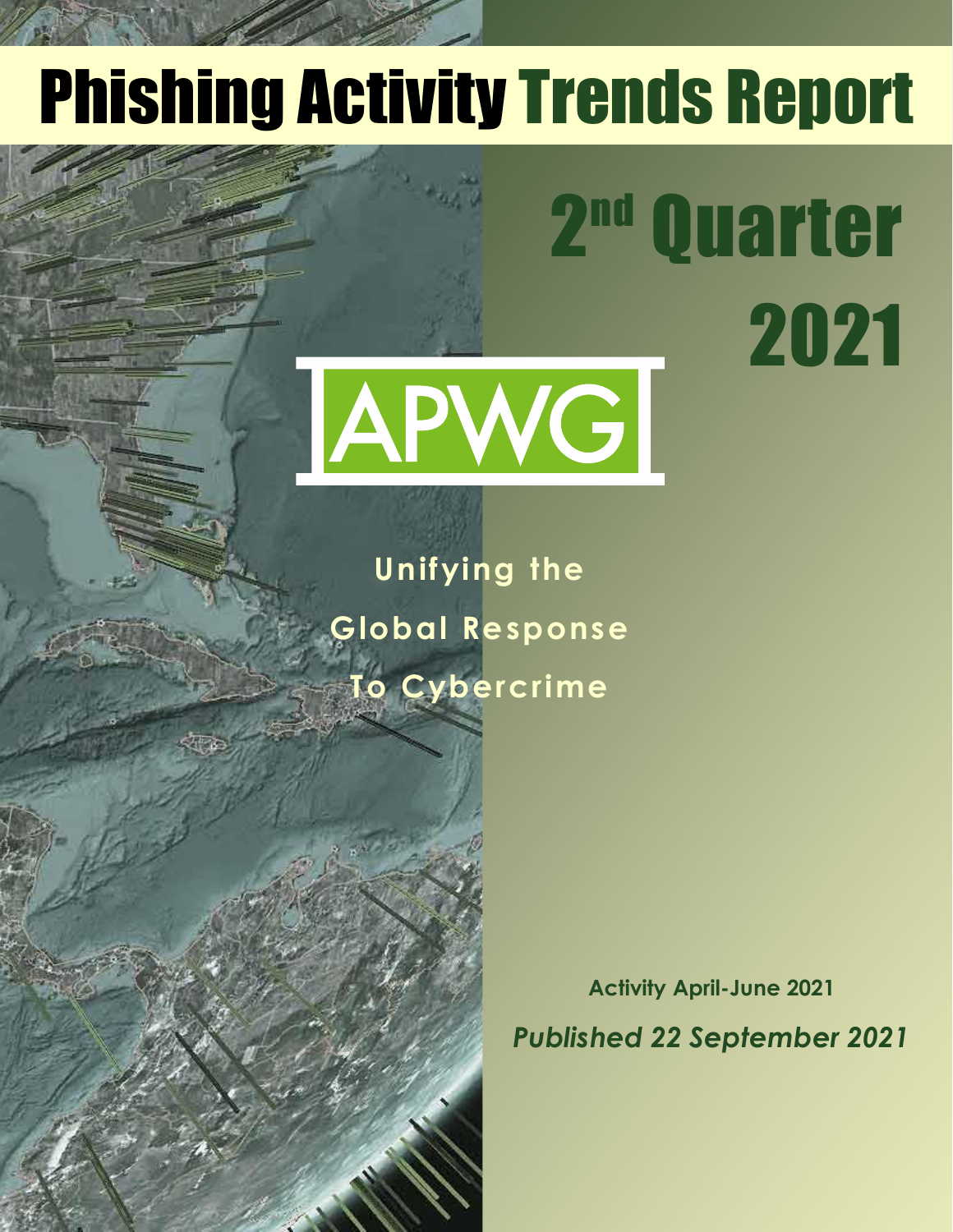#### **Phishing Report Scope**

The *APWG Phishing Activity Trends Report* analyzes phishing attacks and other identity theft techniques, as reported to the APWG by its member companies, its Global Research Partners, through the organization's website at [http://www.apwg.org,](http://www.apwg.org/) and by e-mail submissions to **reportphishing@antiphishing.org**. APWG measures the evolution, proliferation, and propagation of identity theft methods by drawing from the research of our member companies and industry experts.

#### **Phishing Defined**

Phishing is a crime employing both *social engineering* and *technical subterfuge* to steal consumers' personal identity data and financial account credentials. Social engineering schemes prey on unwary victims by fooling them into believing they are dealing with a trusted, legitimate party, such as by using deceptive email addresses and email messages. These are designed to lead consumers to counterfeit Web sites that trick recipients into divulging financial data such as usernames and passwords. Technical subterfuge schemes plant malware onto computers to steal credentials directly, often using systems that intercept consumers' account usernames and passwords or misdirect consumers to counterfeit Web sites.

#### Table of Contents

| <b>Statistical Highlights for 1st Quarter 2021</b> | З  |
|----------------------------------------------------|----|
| <b>Most-Targeted Industry Sectors</b>              | 5  |
| <b>Business E-Mail Compromise (BEC)</b>            | 6  |
| Use of Domain Names for Phishing                   | 7  |
| How Phishers Use Encryption to Fool Users          | 9  |
| <b>Online Criminal Activity in Brazil</b>          | 10 |
| <b>APWG Phishing Trends Report Contributors</b>    | 12 |
|                                                    |    |

2

Phishing Activity Trends Report 2nd Quarter 2021 www.apwg.org · info@apwg.org

## **Phishing Remains High; Phishers Increase Attacks against Cryptocurrency Companies**



Phishing remained at elevated levels in Q2 2021 and cybercrime gangs focus on cryptocurrency companies

#### **Phishing Activity Trends Summary**

- After doubling in 2020, the amount of phishing has remained at a steady but high level. APWG saw 222,127 attacks in June 2021, which was the third-worst month in APWG's reporting history. [pp. 3-4]
- The financial institution and social media sectors were the most frequently victimized by phishing in this quarter. Phishing against cryptocurrency targets, such as cryptocurrency exchanges and wallet providers, shot from 2 percent of all attacks in Q1 to 7.5 percent in Q2. [p. 5]
- Business e-mail compromise scams are becoming increasingly costly for victims. The average wire transfer request in BEC attacks increased to \$106,000, up from \$48,000 over the last year. [p. 6]
- The number of brands being attacked has risen during 2021. [p. 4]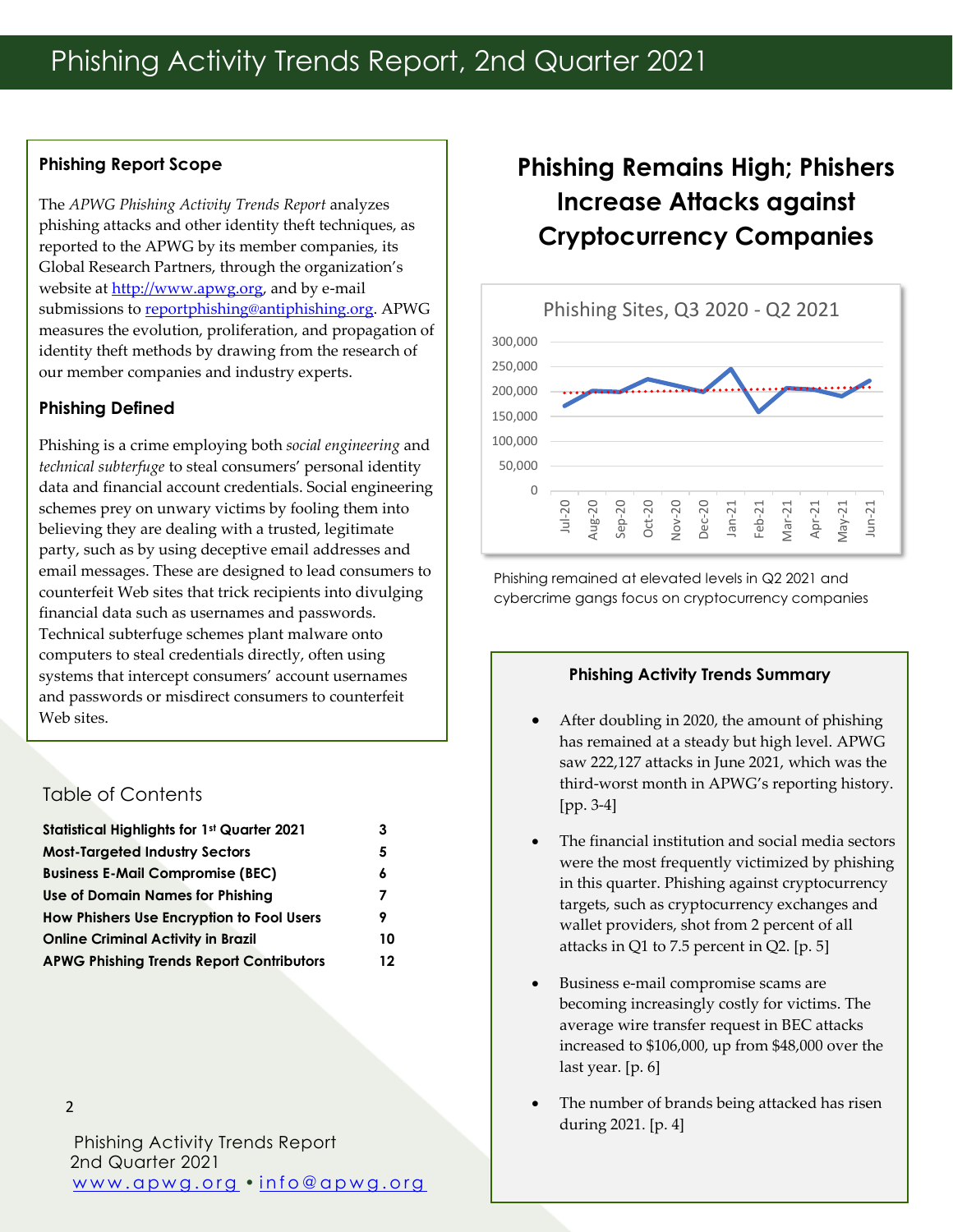#### **Statistical Highlights for the 2nd Quarter 2021**

APWG's contributing members study the ever-evolving nature and techniques of cybercrime. With this report, the APWG has refined the methodologies it uses to report phishing. APWG has two sources of phishing data: phishing emails reported to it by APWG members and by members of the public, and phishing URLs reported by APWG members into the APWG eCrime eXchange.

The APWG tracks:

- **Unique phishing sites**. This is a primary measure of reported phishing across the globe. This is determined by the unique base URLs of phishing sites found in phishing emails reported to APWG's repository. (A single phishing site may be advertised as thousands of customized URLs, all leading to basically the same *attack*, or destination.) APWG is measuring reported phishing sites on a more accurate basis accounting for how phishers have been constructing phishing URLs.
- **Unique phishing e-mails subjects**. This counts email lures that have different email subject lines. Some phishing campaigns may use the same subject line but advertise different phishing sites. This metric is a general measure of the variety of phishing attacks, and can be a rough proxy for the amount of phishing taking place.
- The APWG also counts the **number of brands attacked** by examining the phishing reports submitted into the APWG eCrime Exchange, and normalizing the spellings of brand names.

|                                                 | April   | May     | June    |
|-------------------------------------------------|---------|---------|---------|
| Number of unique phishing Web sites detected    | 204,050 | 190,762 | 222,127 |
| Unique phishing email subjects                  | 11,400  | 9,239   | 9,669   |
| Number of brands targeted by phishing campaigns | 464     | 500     | 495     |

The number of phishing attacks over the last year has remained fairly steady, but is roughly twice was it was from mid-2019 into mid-2020. APWG saw 222,127 attacks in June 2021, which was the thirdworst month in APWG's reporting history.

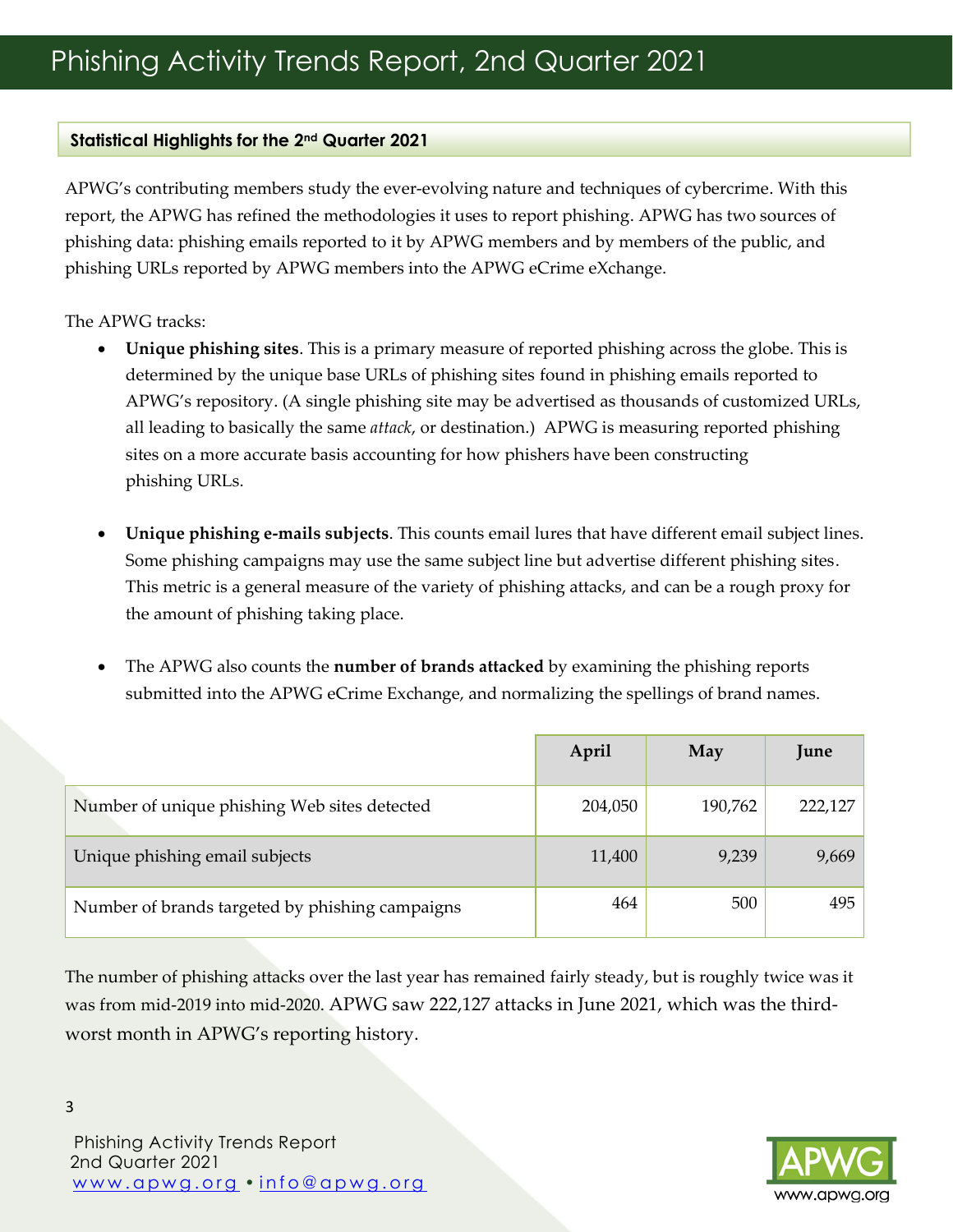

The number of Unique Subjects has dipped as more submitted emails have had duplicative subject lines. The number of brands attacked each month has trended upwards, with a high of 500 in May 2021:





Phishing Activity Trends Report 2nd Quarter 2021 www.apwg.org · info@apwg.org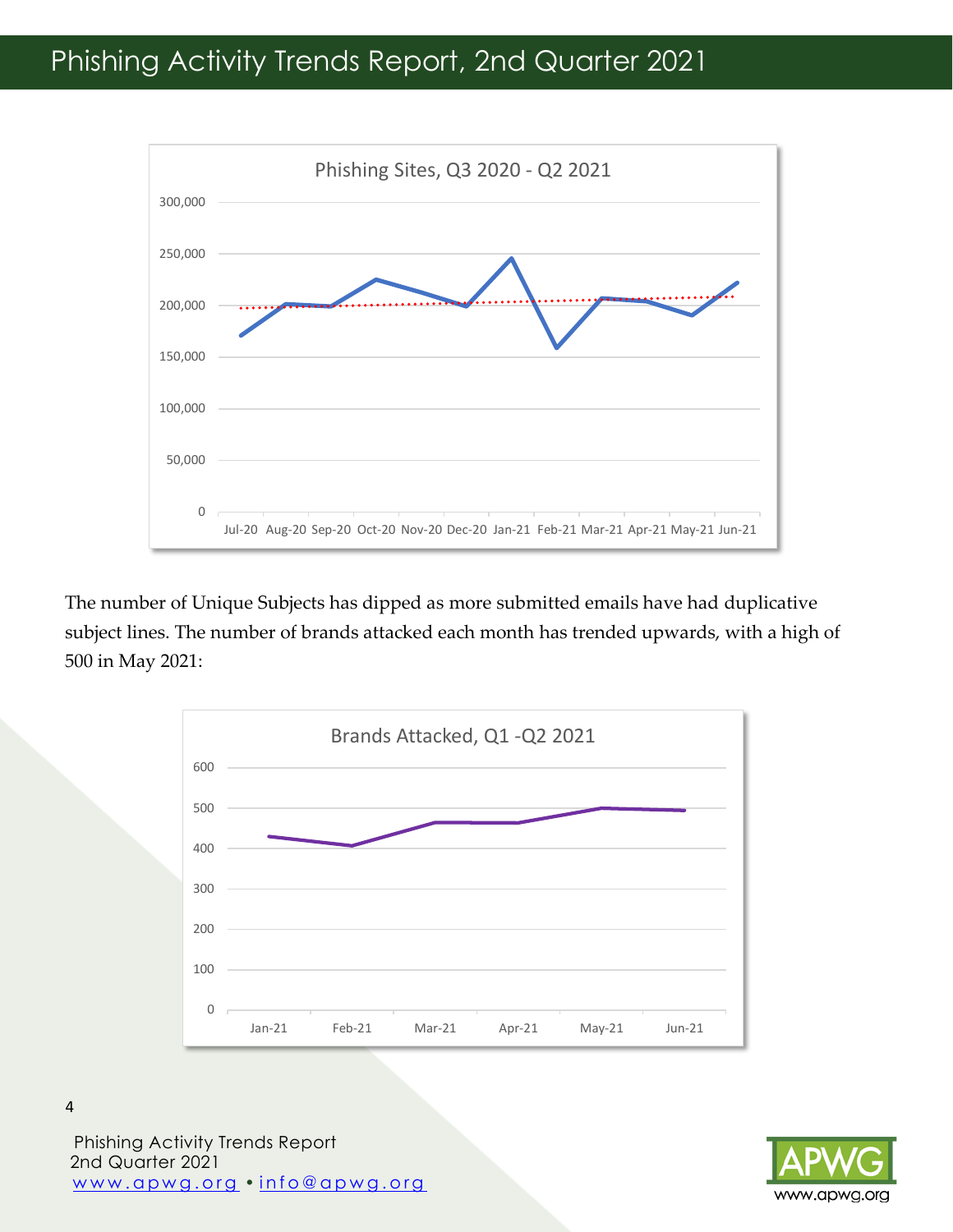#### **Most-Targeted Industry Sectors – 2nd Quarter 2021**

In the second quarter of 2021, APWG founding member OpSec Security found that phishing attacks against financial institutions were the still most prevalent, moving to 29.2 percent of all attacks, up from 22.5 percent of all attacks in 4Q2020. Phishing against cryptocurrency targets — such as cryptocurrency exchanges and wallet providers — rocketed from 2 percent of all attacks in Q1 to 7.5 percent in Q2.



"We observed growth in expansion of crypto-business related attacks," noted Stefanie Wood Ellis, Director, Product Management at OpSec Security. "OpSec continues to observe increases in vishing and/or smishing related phishing. *Vishing* is phishing advertised via voice messages, and *smishing* is phishing advertised in SMS messages. Smishing is becoming more common for organizations that are primarily mobile app-driven. OpSec also detected about a 30 percent increase in overall phishing volume in Q2 versus Q1."

OpSec Security offers world-class brand protection solutions.



Phishing Activity Trends Report 2nd Quarter 2021 www.apwg.org · info@apwg.org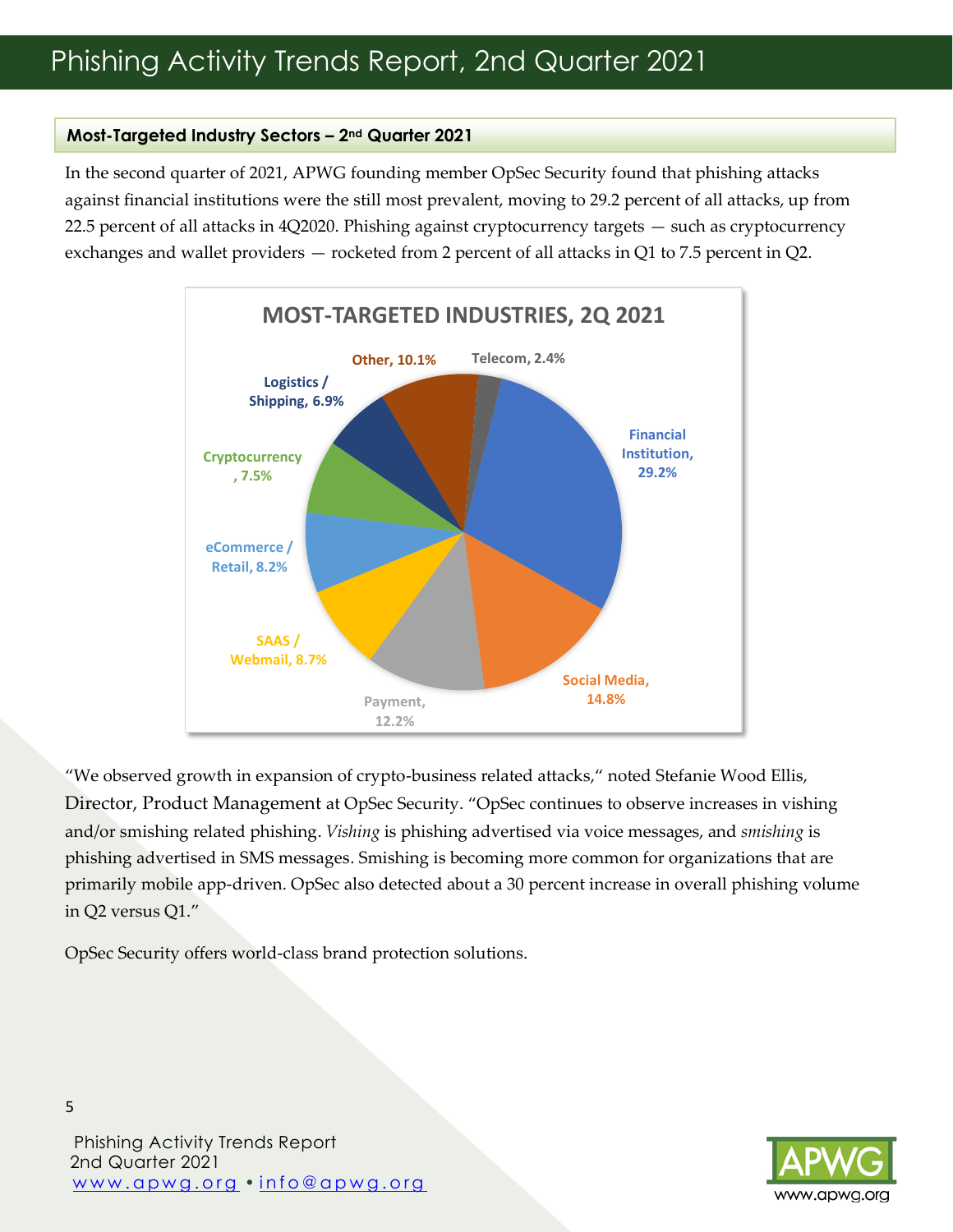#### **Business e-Mail Compromise (BEC), 2nd Quarter 2021**

APWG member Agari by HelpSystems tracks the identity theft technique known as "business e-mail compromise" or BEC, which has caused aggregate losses in the billions of dollars, at large and small companies. In a BEC attack, a scammer impersonates a company employee or other trusted party, and tries to trick an employee into sending money, usually by sending the victim email from fake or compromised email accounts (a "spear phishing" attack). Agari examined thousands of BEC attacks attempted during Q2. Agari counts BEC as any response-based spear phishing attack that involves the impersonation of a trusted party (a company executive, vendor, etc.) to trick a victim into making a financial transaction or sending sensitive materials. Agari protects organizations against phishing, BEC scams, and other



advanced email threats.

Agari found that the average amount requested in wire transfer BEC attacks in Q2 2021 was \$106,000, up from \$75,000 in Q4 2020. This increase was caused by both a rise in high-dollar transfer requests (20 percent of attacks requested more than \$100,000 in Q2 compared to just 10 percent in Q1), as well as a decrease in lower-dollar requests.

Over the past year, Agari has observed a complete resurgence in the payroll diversion BEC attacks. In July 2020, only 3 percent of all BEC attacks that month

targeted direct deposit charges. But in Q2 2021, 24 percent of all BEC attacks tried to divert employee payroll deposits. In May 2021, the percentage of payroll diversion BEC attacks surpassed wire transfer BEC attacks for the first time since September 2019.

Agari found also that in Q2 2021, scammers requested funds in the form of gift cards in 47 percent of BEC attacks, down from 60 percent in Q4 2020 and 71 percent in Q3 2020. The other 19 percent of attacks involved direct bank transfer requests.

eBay, iTunes, and Amazon gift cards were the most commonly requested gift cards in BEC attacks, and constituted 60 percent of gift card requests. BEC actors request gift cards because they can exchange them for cryptocurrency at cryptocurrency exchanges. Cybercriminals also like gift cards that are more versatile and can be used to purchase a variety of different things. Additionally, these cards can also be loaded into

Phishing Activity Trends Report 2nd Quarter 2021 [w w w . a p w g . o r g](http://www.apwg.org/) • [i n f o @ a p w g . o r g](mailto:info@apwg.org)

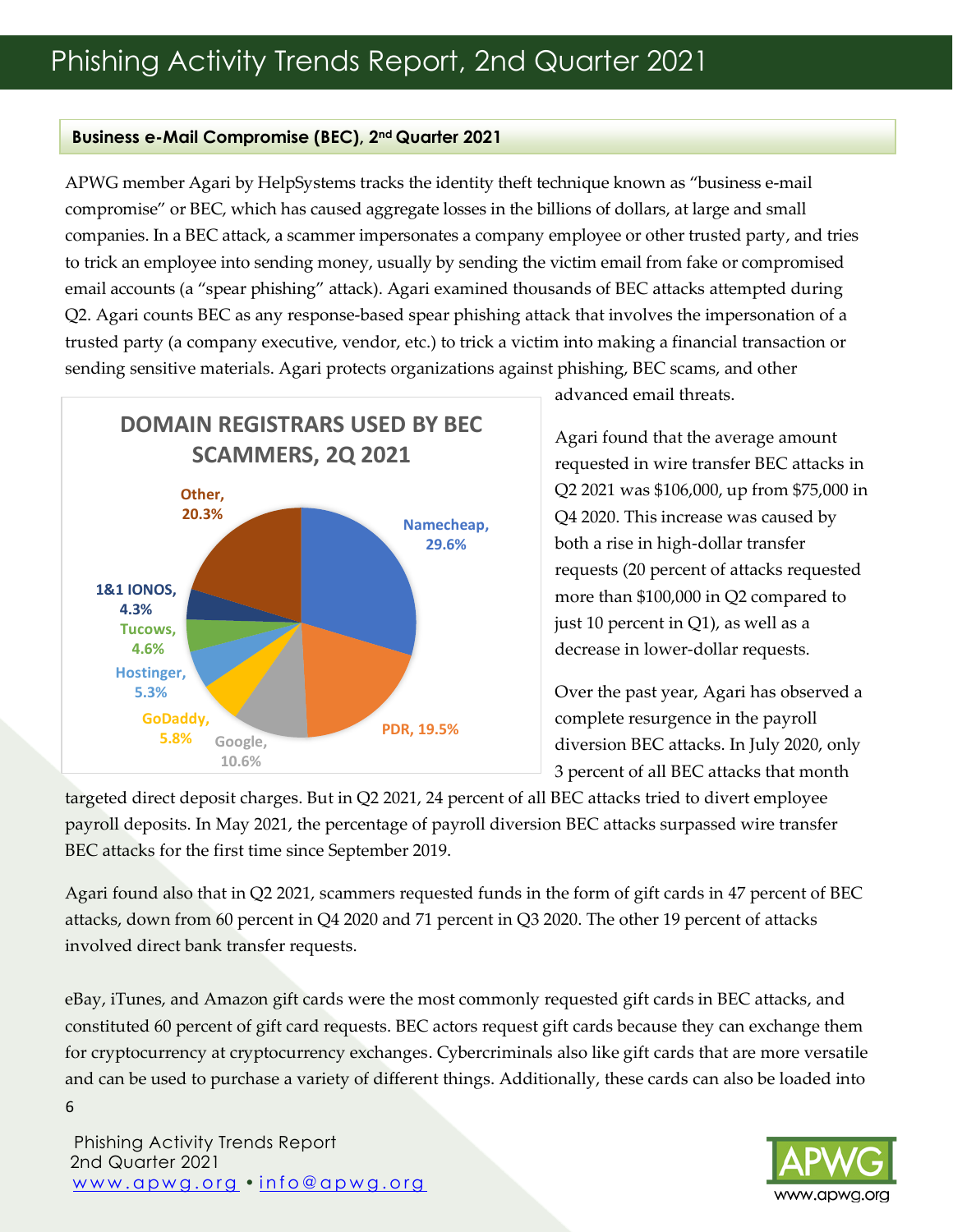other accounts, like CashApp, which has emerged as a primary application that BEC actors use to move money.

Agari found that domain name registrars Namecheap and Public Domain Registry (PDR) continue be the primary registrars used by cybercriminals to register the domain names they use in BEC attacks. (39 percent of the total were at NameCheap, and 26 percent were at PDR.) Since Q4 202, these two registrars have represented a majority of maliciously registered domains.

#### **Use of Domain Names for Phishing**

APWG member RiskIQ provides ongoing analysis of where phishing is happening in the domain name system. RiskIQ provides digital attack surface management, providing discovery, intelligence, and mitigation of threats associated with an organization's digital presence to protect businesses, brands, and customers.

RiskIQ analyzed 2,447 confirmed phishing URLs reported to APWG in Q2 2021. RiskIQ found that they were hosted on 1,327 unique second-level domains (and 60 were hosted on unique IP addresses, without domains).

There are three types of top-level domains (TLDs) for purposes of this report:

- "Legacy" generic TLDs, which existed before 2011. These include .COM, .ORG, and TLDs such as .ASIA and .BIZ. They represented about 50.7 percent of the domain names in the world as of the beginning of Q2 2021, and represented 64 percent of the phishing domains in the sample set. There were 854 legacy gTLD domains in the sample set. Most of those were in .COM, which had 767 domains in the set.
- The new generic top-level domains (nTLDs), such as .XYZ and .ICU, were released after 2011. The nTLDs represented about 6.3 percent of the domains in the world, and were almost 9 percent of the domains in the sample set (117 domains).
- The country code domains (ccTLDs), such as .UK for the United Kingdom and .BR for Brazil. ccTLDs were about 43 percent of the domains in the world, but were only 27 percent of the domains in the Q3 sample set (354 domains).

The TLDs that had the most unique second-level domains used for phishing were:

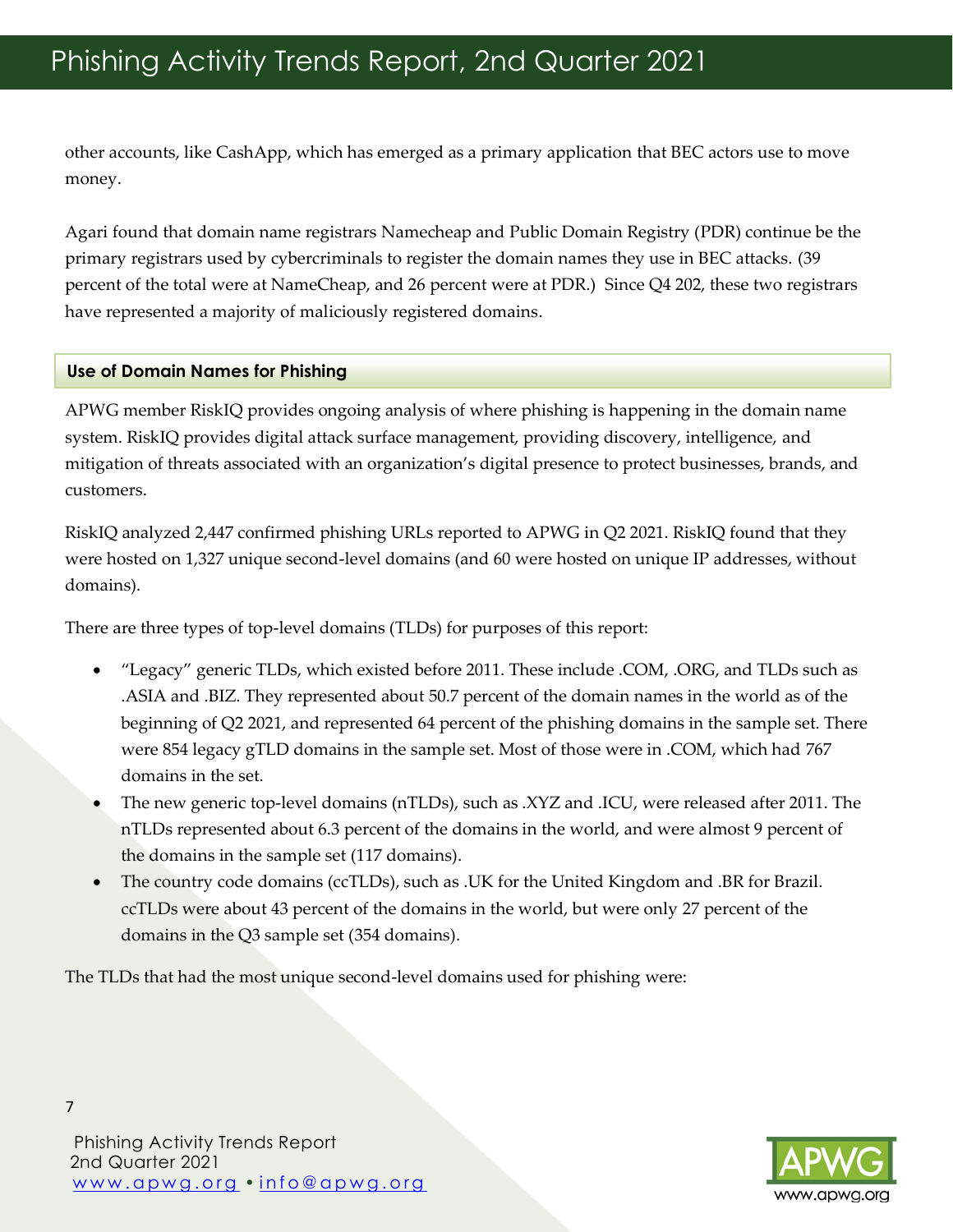# Phishing Activity Trends Report, 2nd Quarter 2021

| <b>Rank</b> | <b>TLD</b> | Category     | # of Unique Domains<br>in Sample Set (1Q 2021) |
|-------------|------------|--------------|------------------------------------------------|
| 1           | .COM       | gTLD         | 767                                            |
| 2           | .XYZ       | nTLD         | 42                                             |
| 3           | .UK        | ccTLD        | 41                                             |
| 4           | .NET       | gTLD         | 40                                             |
| 5           | .ME        | ccTLD        | 34                                             |
| 6           | .ORG       | gTLD         | 34                                             |
| 7           | .TK        | ccTLD        | 30                                             |
| 8           | .ML        | <b>CCTLD</b> | 23                                             |
| 8           | .AU        | ccTLD        | 19                                             |
| 10          | .CF        | ccTLD        | 19                                             |

In related news, in Q2, RiskI[Q profiled](https://community.riskiq.com/article/49db7be3/) a bulletproof hosting provider, Media Land LLC, run by cyber threat mogul Alexander Volosovik, and [illuminated](https://www.riskiq.com/blog/external-threat-management/malicious-infrastructure-mogul/) Volosovik's fast-flux techniques meant to evade detection. RiskIQ's research team [shined new light](https://community.riskiq.com/article/40000d46) on Agent Tesla, a popular "malware-as-a-service" remote access Trojan (RAT) used to steal information, such as credentials and keystrokes. RiskI[Q found](https://www.riskiq.com/blog/external-threat-management/apt29-bear-tracks/) that Russia's APT29, which the US government associated with Russia's Foreign Intelligence Service, is actively serving malware previously used in espionage campaigns targeting COVID-19 research.

"In Q2, President Biden signed an executive order to modernize U.S. cybersecurity defenses. This presents great opportunity to foster and advance security and resiliency, and strengthen public-private partnerships," said Jonathan Matkowsky of RiskIQ.



Phishing Activity Trends Report 2nd Quarter 2021 [w w w . a p w g . o r g](http://www.apwg.org/) • [i n f o @ a p w g . o r g](mailto:info@apwg.org)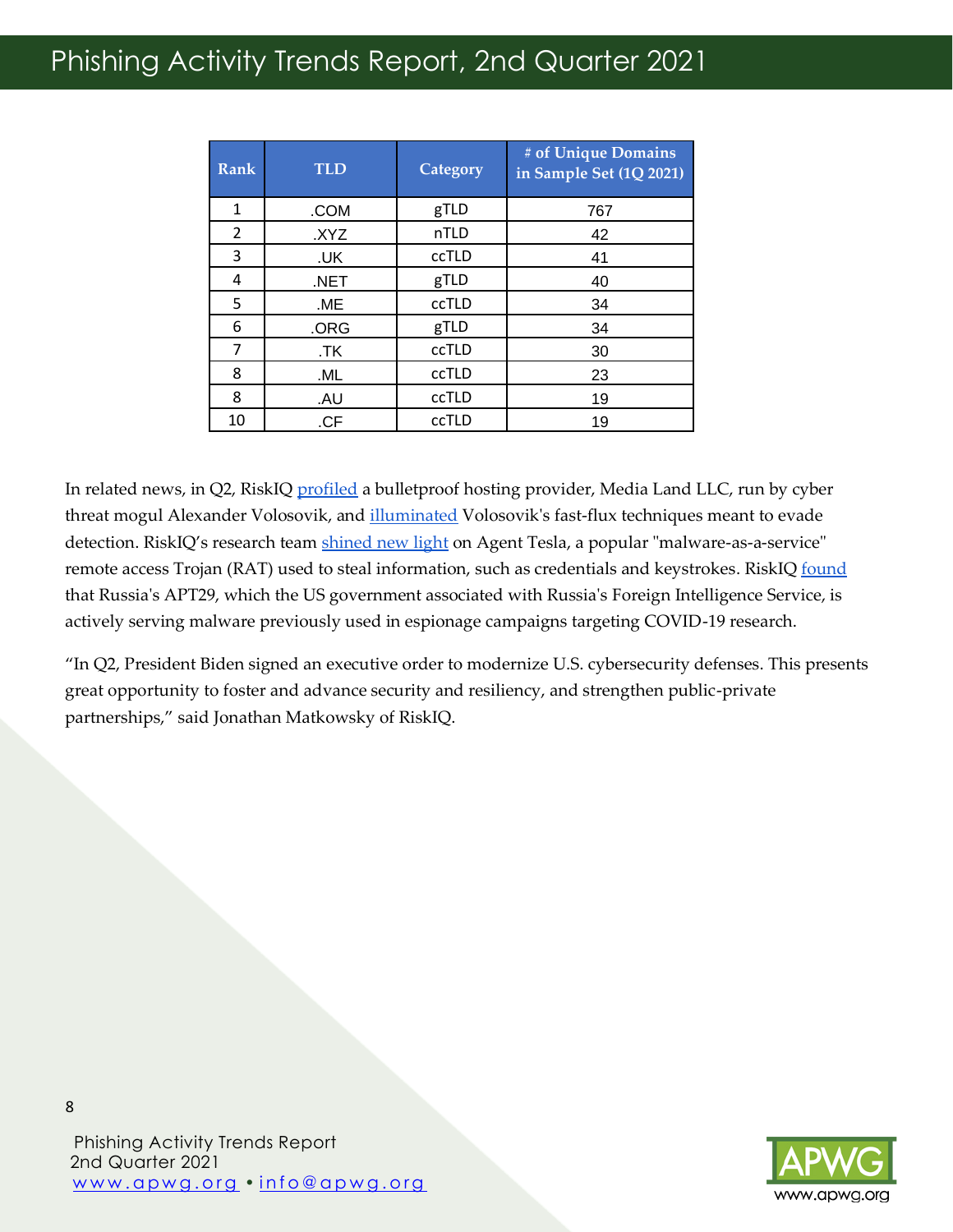#### **How Phishers Use Encryption to Fool Victims**

APWG contributor PhishLabs has been tracking how many phishing sites are protected by the HTTPS encryption protocol. HTTPS is used to secure communications by encrypting the data exchanged between a person's browser and the web site he or she is visiting. HTTPS is especially important on sites that offer online sales or password-protected accounts. Studying HTTP on phishing sites provides insight into how phishers are fooling Internet users by turning an Internet security feature against them. PhishLabs provides managed security services that help organizations protect against phishing attacks targeting their employees and their customers.



John LaCour, CTO of PhishLabs, analyzed the number of phishing sites using TLS certificates. According to LaCour, "After peaking in late 2020, the percentage of phishing sites protected by SSL dropped to 82 percent in 2Q 2021."

PhishLabs also collected data about the type of certificate used, and found 90 percent of the certificates used in phishing were the mostly free DV (Domain Validated) certs such as those issued by Cpanel and Let's Encrypt. LaCour notes that these provide the weakest form of certificate validation, requiring no authentication of the user — only the domain name being used. LaCour noted, "PhishLabs also found two hacked web sites using EV or Extended Validated certificates. While we did not find any EV certificates issued to attackers, we found two phishing sites installed on hacked web servers using EV certificates."

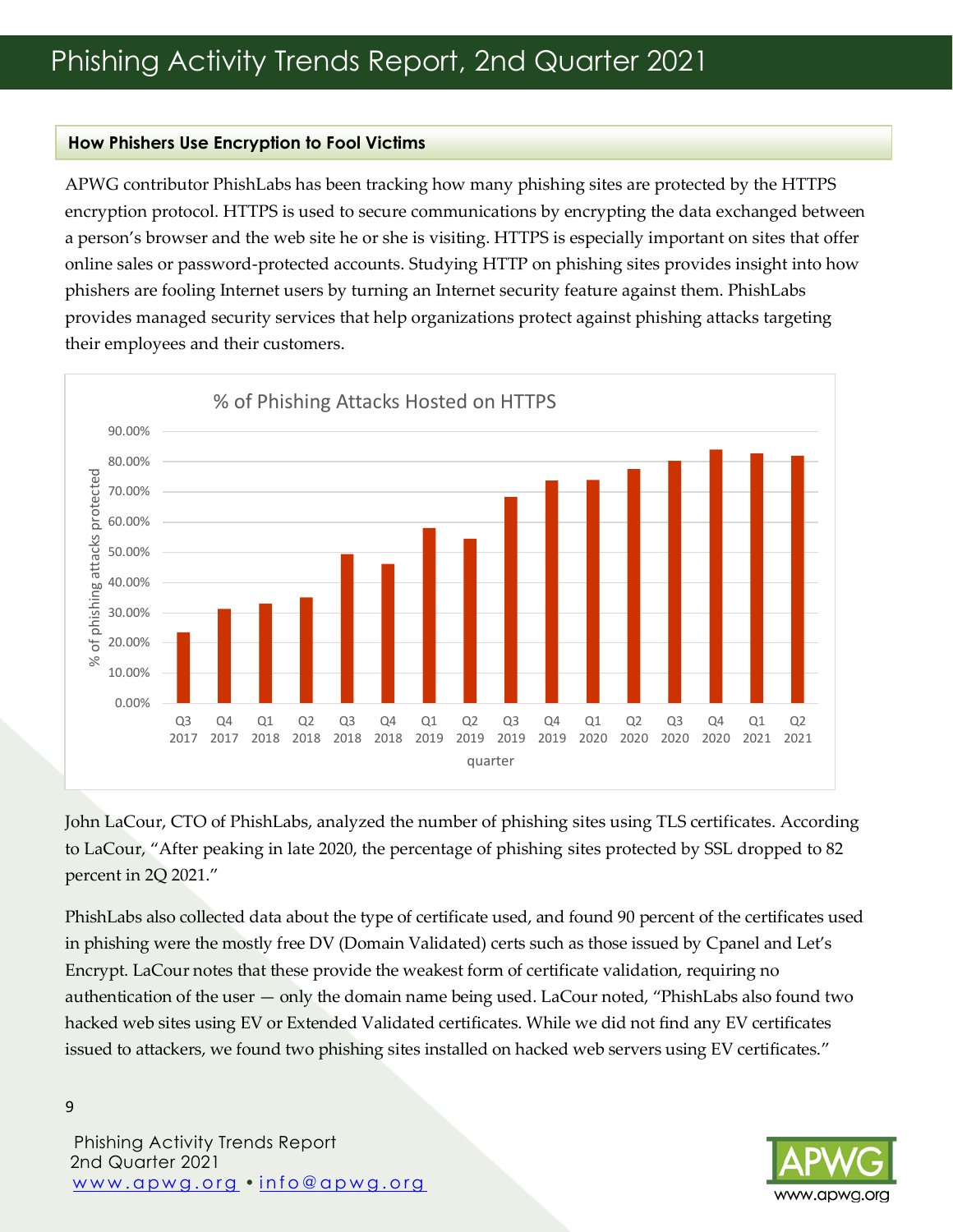#### **Online Criminal Activity in Brazil**

APWG member company Axur is located in Brazil and concentrates on protecting companies and their users in Brazil from Internet-based threats. Axur especially monitors attacks against banks, technology firms, airlines, and online marketplaces located in the country. Axur's data show how criminals are perpetrating identity theft in South America's largest economy, and show how these incidents are both local and international problems. Axur's observations also demonstrate how cybercrime's intensity and methods can vary from one locale to another.



In Q2 2021, Axur's systems identified 4,275 attacks, down from 6,209 in Q1:

In Q2, phishing against SaaS and Webmail companies became more prominent, accounting for 40 percent of all attacks. Phishing against e-commerce companies fell back to 27 percent of all attacks, down from 45 percent is Q1 2021:



Phishing Activity Trends Report 2nd Quarter 2021 [w w w . a p w g . o r g](http://www.apwg.org/) • [i n f o @ a p w g . o r g](mailto:info@apwg.org)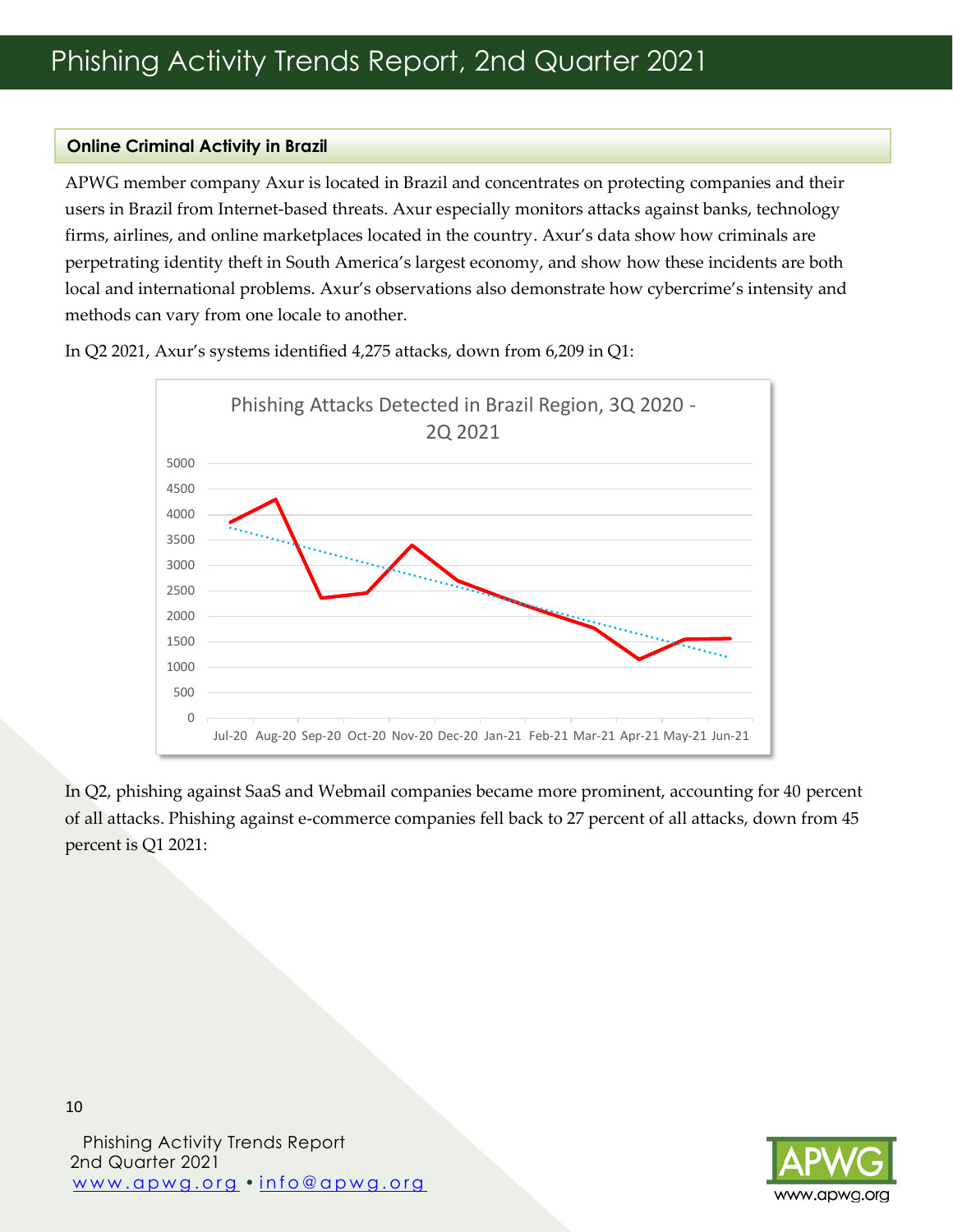

Among the regional attacks it recorded in Q2, Axur found that 70 percent of the phishing sites were protected using HTTPS. This compared to a rate of 82 percent worldwide (see page 9).